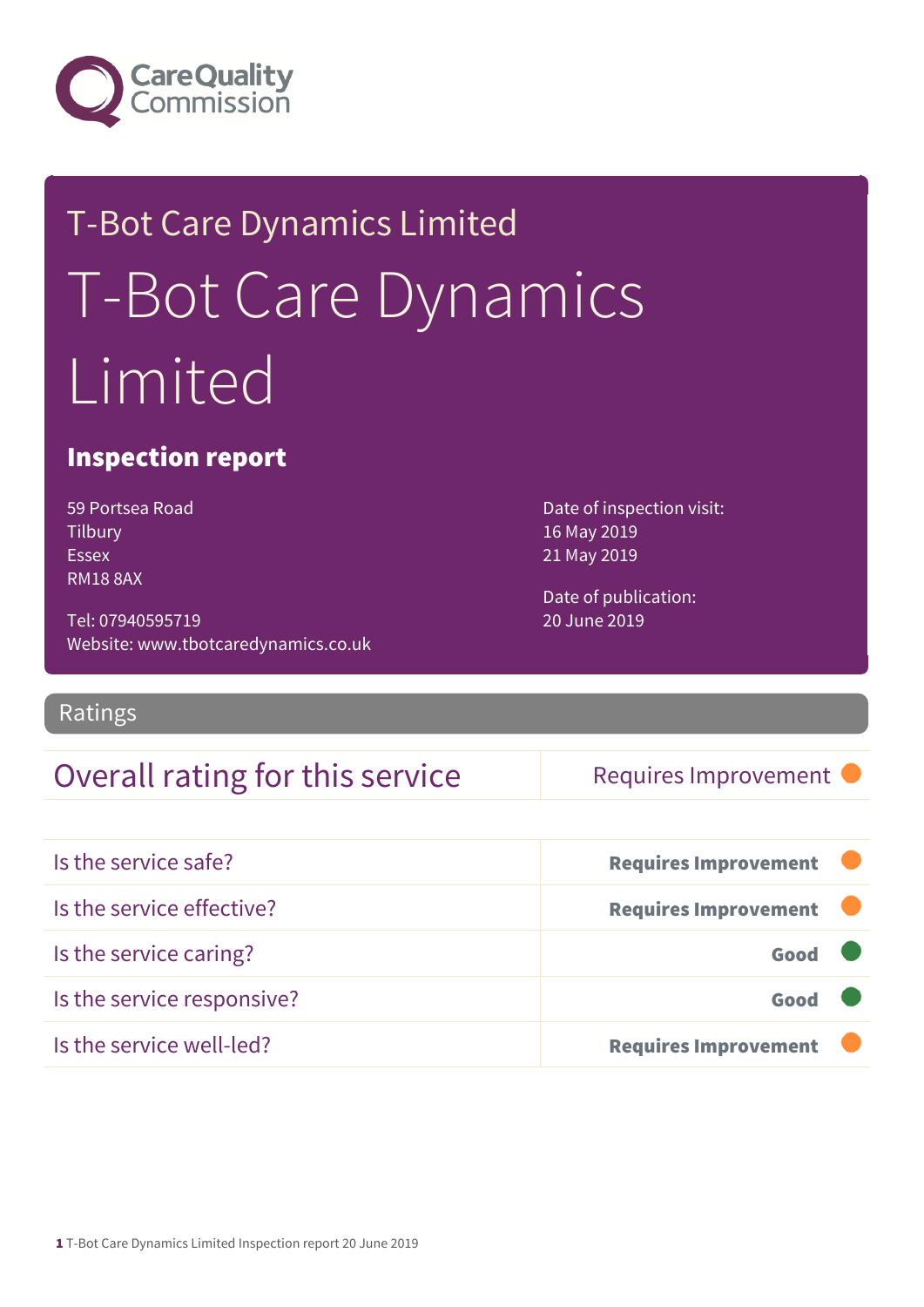### Summary of findings

#### Overall summary

About the service: T-Bot care at home is a Domiciliary Care service providing care for people in Tilbury, Essex and surrounding areas. They are registered to provider personal care in people's own home and for treatment and disorder. At the time of inspection, the service had recently grown from providing care to two people to seven people.

People's experience of using this service:

The Registered provider had not carried out sufficient and robust recruitment and training of staff. Where they had been unable to obtain references, they had not appropriately carried out risk assessments and followed up with competency checks on staff.

There were poor quality governance processes in place to ensure staff were competent and the quality of the service was being adequately monitored.

Staff understood how to identify safeguarding concerns and had received safeguarding vulnerable adults training in induction. However, the registered manager had not considered what training they would need to access for staff for an annual update.

Risk assessments identified peoples risks well and care plan interventions appropriately informed staff how to manage these risks.

Whilst staff did not administer medications and provided only prompting, one person told us that staff had given their relative a homely remedy on the instruction over the phone. We have made a recommendations about medicines training in the safe domain.

Staff appropriately supported people with nutritional and hydration needs.

Care plans were person centred, detailing how people liked to be supported in easy step by step guidance for care staff.

There was a complaints procedure in place but it was not clear how complaints would be reviewed to improve the quality of the service because the registered manager had not recorded them.

However, people did not experience missed visits, and told us they were happy with the care provided.

Governance processes to monitor the quality of the service provided was poor.

Rating at last inspection: This is the first rating of this service.

Why we inspected: This was a planned inspection.

2 T-Bot Care Dynamics Limited Inspection report 20 June 2019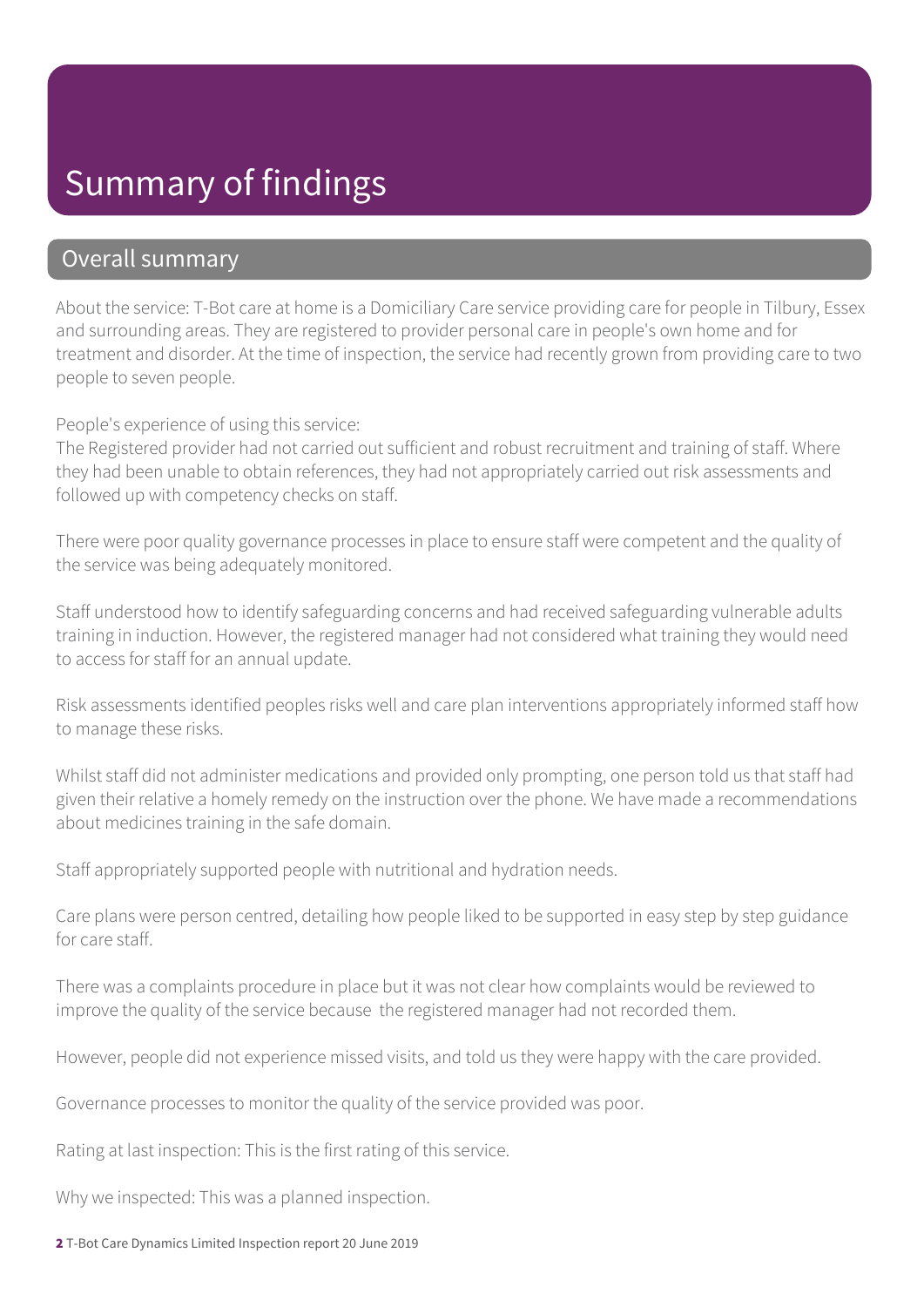Enforcement You can see what action we told the provider to take at the end of the report.

Follow up: The service will submit to the commission an action plan of how they aim to become compliant and we will monitor this closely. We will return to inspect the service based on its current rating.

For more details, please see the full report which is on the CQC website at www.cqc.org.uk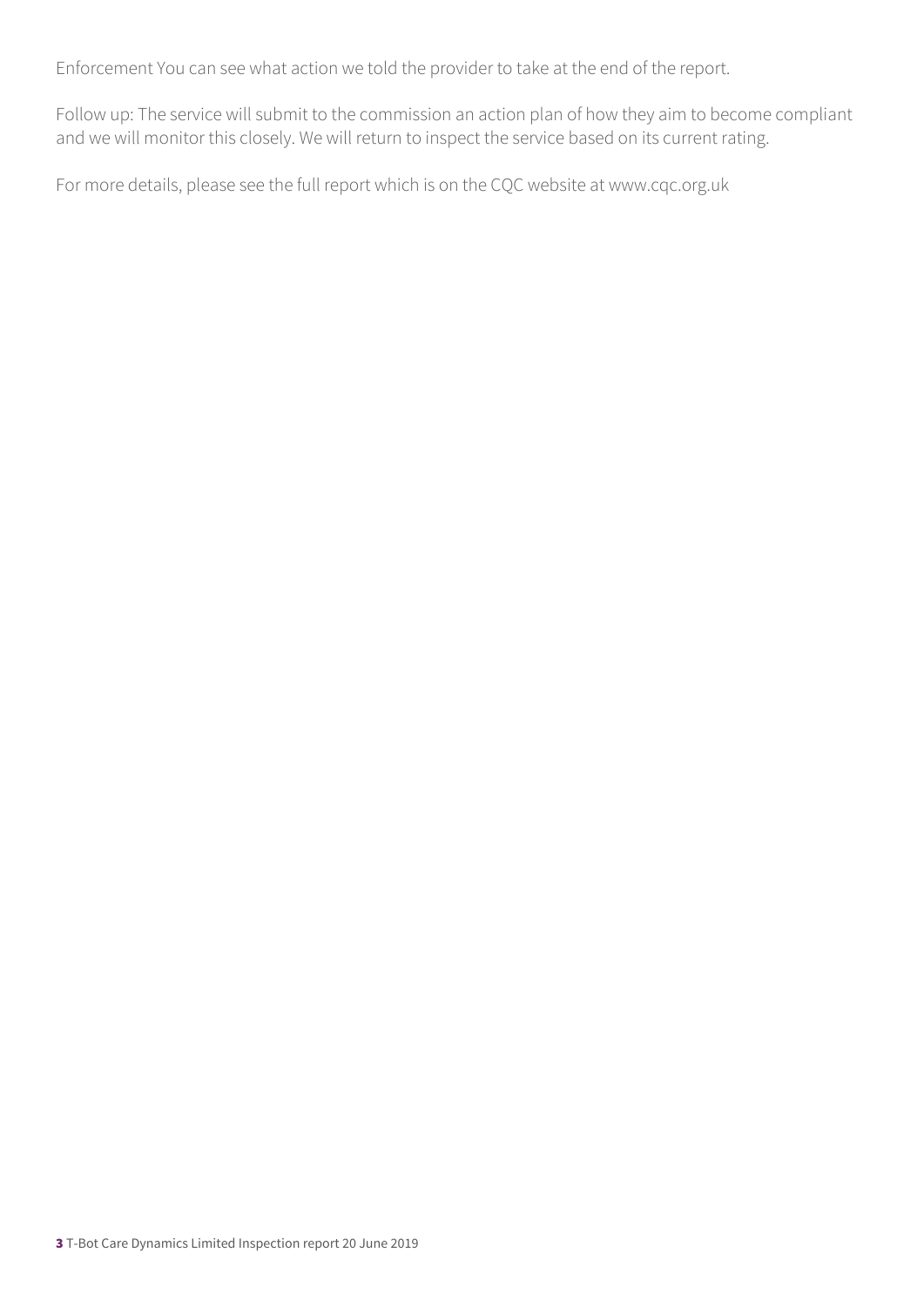#### The five questions we ask about services and what we found

We always ask the following five questions of services.

| Is the service safe?                          | <b>Requires Improvement</b> |
|-----------------------------------------------|-----------------------------|
| The service was not always safe               |                             |
| Details are in our Safe findings below.       |                             |
| Is the service effective?                     | <b>Requires Improvement</b> |
| The service was not always effective          |                             |
| Details are in our Effective findings below.  |                             |
| Is the service caring?                        | Good                        |
| The service was caring                        |                             |
| Details are in our Caring findings below.     |                             |
| Is the service responsive?                    | Good                        |
| The service was responsive                    |                             |
| Details are in our Responsive findings below. |                             |
| Is the service well-led?                      | <b>Requires Improvement</b> |
| The service was always not well-led.          |                             |
| Details are in our Well-Led findings below.   |                             |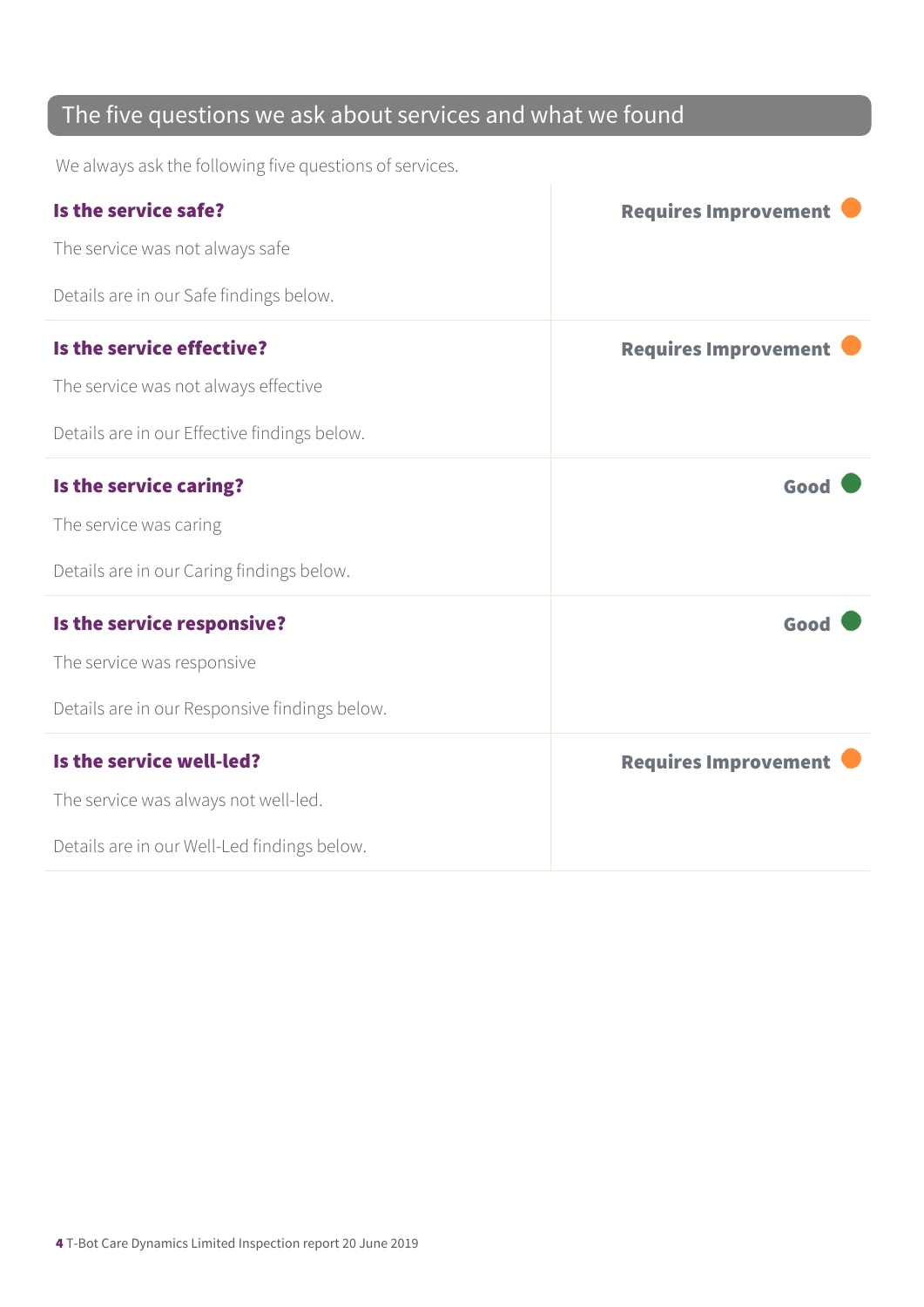

# T-Bot Care Dynamics Limited

Detailed findings

## Background to this inspection

The inspection:

We carried out this inspection under Section 60 of the Health and Social Care Act 2008 (the Act) as part of our regulatory functions. This inspection was planned to check whether the provider was meeting the legal requirements and regulations associated with the Act, to look at the overall quality of the service, and to provide a rating for the service under the Care Act 2014.

Inspection team:

The inspection team was made up of one inspector due to the small size of the service.

Service and service type: This service is a DCA (Domiciliary Care Agency) providing care to people in their own homes. The service was also registered for treatment and disorder; the registered manager was also a registered nurse trained in providing lymphatic care and could be commissioned to support people with this need.

The service had a manager registered with the Care Quality Commission. This means that they and the provider are legally responsible for how the service is run and for the quality and safety of the care provided.

Notice of inspection:

We gave the service 48 hours' notice of the inspection visit because it is small and the manager is often out of the office supporting staff or providing care. We needed to be sure that they would be in.

The first day of inspection took place on the 16 May 2019. We visited the office location to see the manager and office staff and to review care records and policies and procedures. On the 21 May we contacted people using the service by phone for feedback about their experiences of care.

What we did: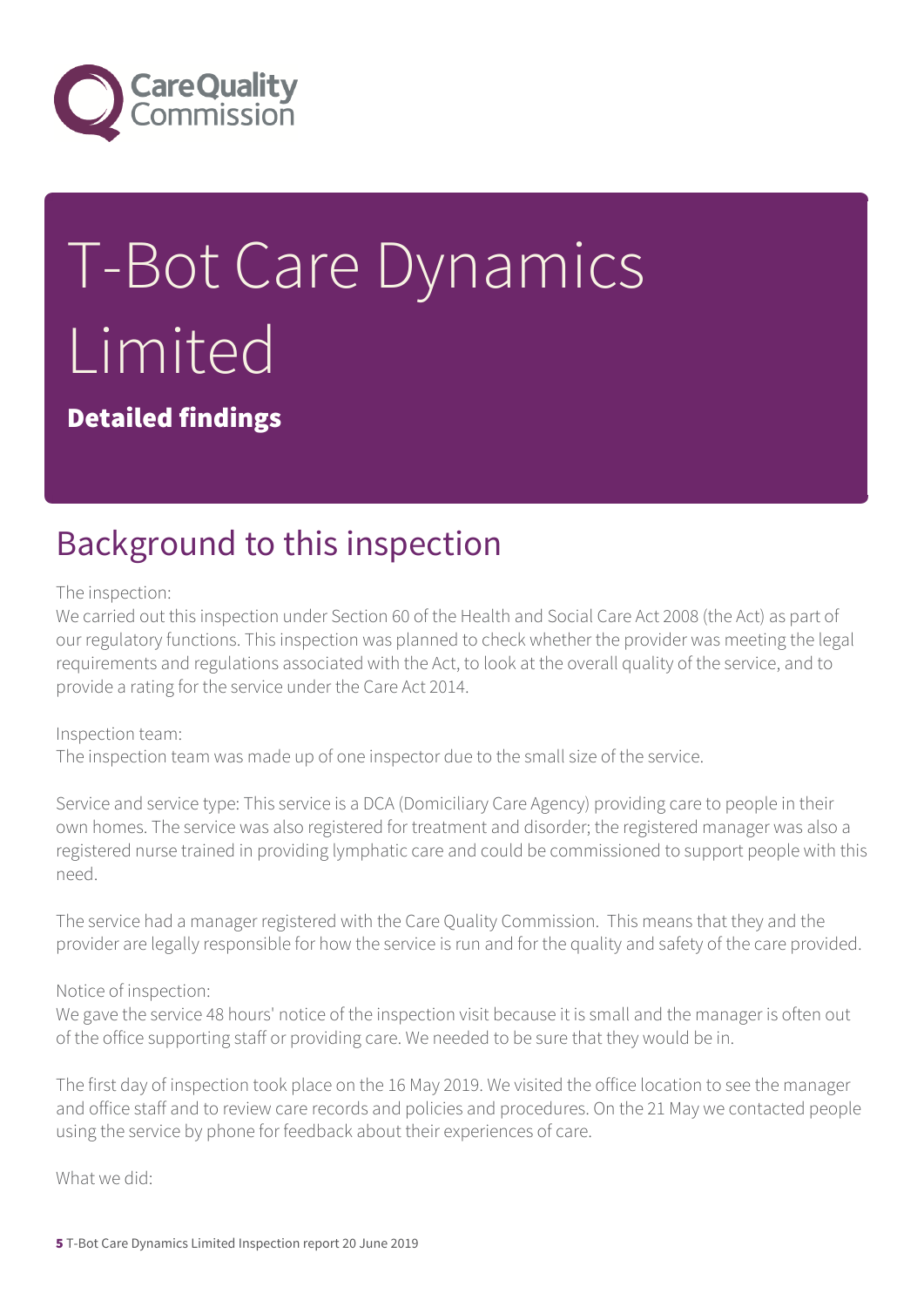Before the inspection we reviewed all the information we held about the service. This included notifications, enquiries made by the service and a report submitted by the provider about how they monitor the quality of their service.

During the inspection we spoke with the registered manager, two members of staff and reviewed the three most recent staff recruitment files. We also reviewed a variety of policies and procedures and audits carried out to review the quality of the service.

Following our visit to the service office spoke with four people and one relative.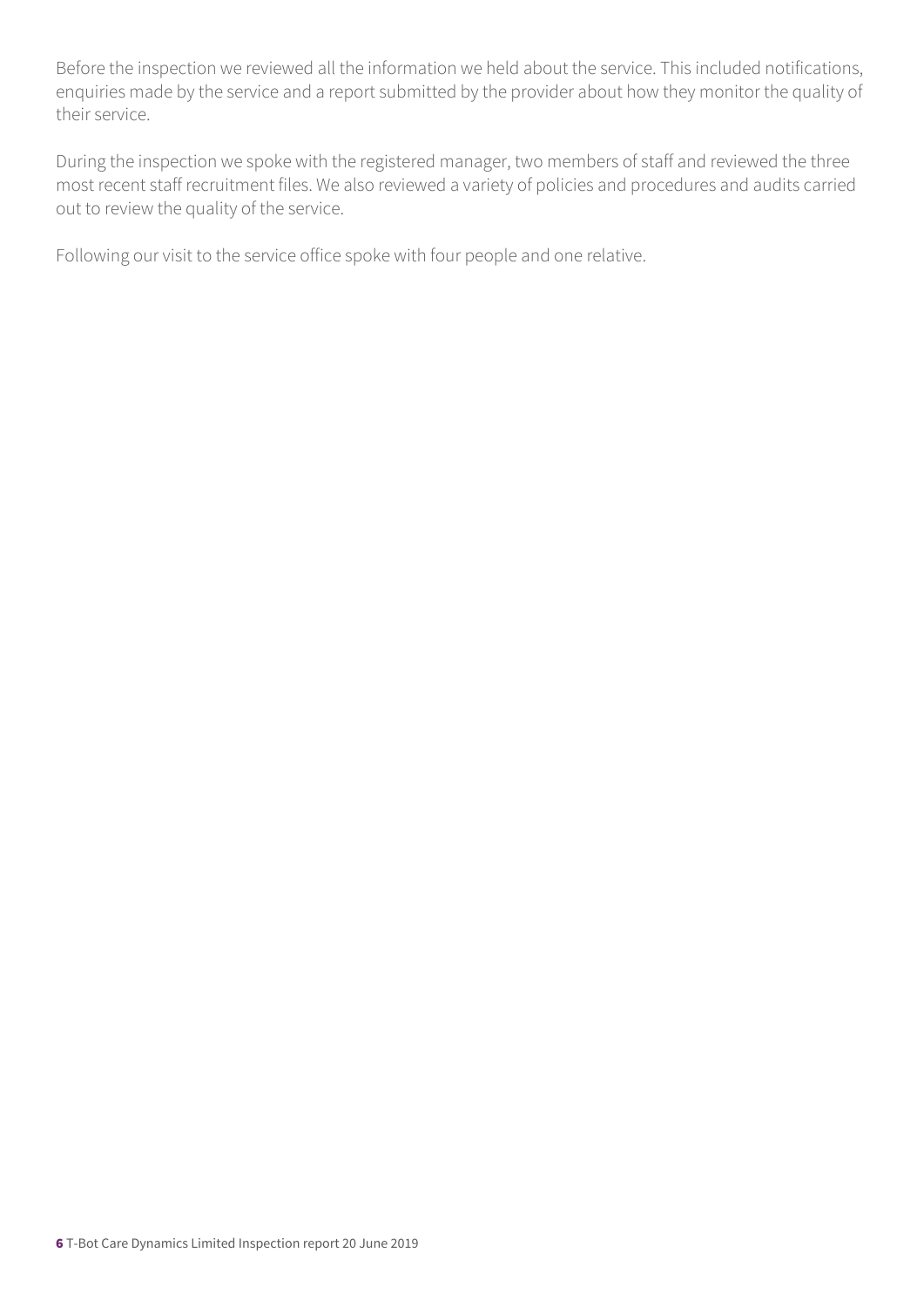#### Is the service safe?

## Our findings

Safe – this means we looked for evidence that people were protected from abuse and avoidable harm

 $RI: \Box$  Some aspects of the service were not always safe and there was limited assurance about safety. There was an increased risk that people could be harmed. Regulations may or may not have been met.

Staffing and recruitment

● The registered manager had a values approach to interviewing potential new staff, identifying people's knowledge and understanding of care. However, we reviewed the three most recent staff files and found in two of the three files there were no interview notes. The registered manager told us, "If people have no experience of care I don't do the interview questions, I invite them in for a chat. I don't record this conversation."

- One member of staff had no previous experience in care and had only a personal reference. The registered manager had no systems in place to assess and review the persons competency. Whilst they told us they observed shifts for the person, they did not record this. It was also evident that this member of staff had not been performing well as they had constantly been cancelling visits.
- The registered manager had set up a social media chat group for staff and published a policy of the week for staff to read. Staff used this group to identify if they had additional availability should care visits need to be covered.
- The registered manager was in the process of recruiting male carers to support those people who preferred male carers.

This was breach of Regulation 18 of the Health and Social Care Act, 2014; Staffing.

Systems and processes to safeguard people from the risk of abuse

- All staff had received safeguarding vulnerable adults training as part of their care certificate training. The registered manager had no system in place to review when people needed to have the training updated. At the time of inspection all staff were not due for an update.
- ●The registered manager had not had to raise any safeguarding concerns about people at risk.
- People told us they felt safe and staff arrived when they should do to provide the care they needed.

Assessing risk, safety monitoring and management

● Peoples risks were identified within the assessment process. This included where people had reduced mobility and high risk of developing pressure ulcers. Care plan interventions were in place to manage these risks and included monitoring of risks and when to report concerns.

● Staff completed incident forms when concerns were raised. We observed an incident record of when staff had found a person's silicone hearing aid stuck in their ear. Staff acted appropriately and managed the situation properly ensuring the person got the correct medical support. We saw another where staff identified that a person who had been complaining of chest pain and had bruising to the eye. Staff established that the person had fallen in the night and they arranged for them to be seen by the GP.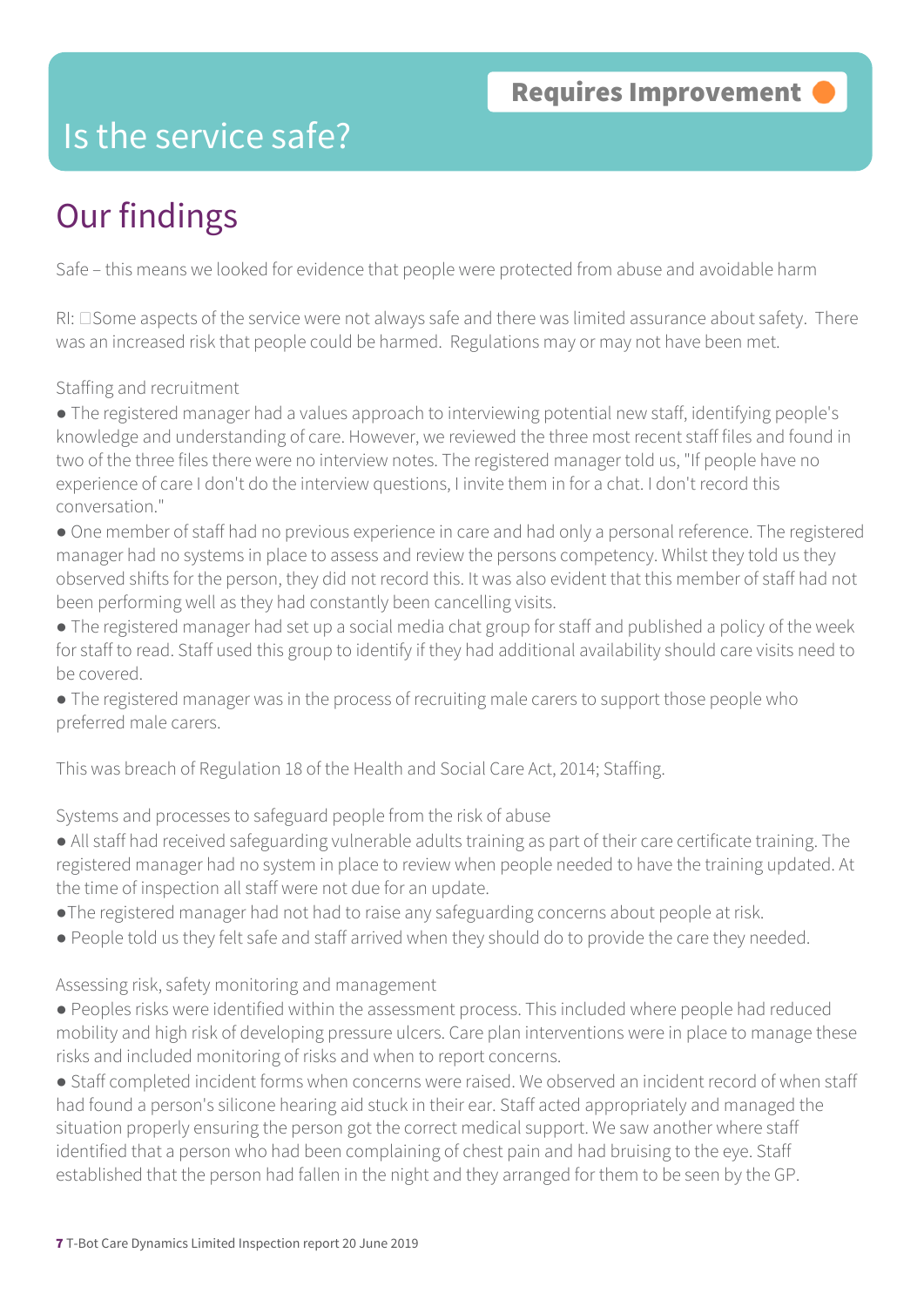Using medicines safely

- Staff do not have medicines management training. The registered manager told us that staff did not administer medications to people, and only prompted people with reminders.
- Care plans supported that staff were not administering medications. They included details of the medicines people were prescribed, the reasons for the medications and the potential side effects that staff should be aware of.
- People told us, "They don't give me medications just remind me to take it;" and "Sometimes they check I have taken it and remind me."
- However, the statement of purpose included the services ability to support people with medication, and one relative told us, "I phoned them and told them they could give [relative] two paracetamol for pain, and they did."

We recommend that the provider ensures that staff have appropriate training to meet peoples medicine needs, should a person require administration of medication.

Preventing and controlling infection

- Staff had access to gloves and aprons to ensure good infection control practices. These were stored in people's homes and spares were kept in the office.
- The registered manager talked staff through how to wash their hands and tested people's knowledge. They told us, "I also check that people are washing hands when preparing food for people. I don't record these observations."
- The registered manager carried out a cleanliness and infection control risk assessment in each person's home to ensure that the facilitates were safe. One-person self-administered injections and it was recorded that there was appropriate, safe disposal in place at the persons home.

Learning lessons when things go wrong

● The registered manager had signed up to a local governance complaints forum where case studies were provided about learning from events.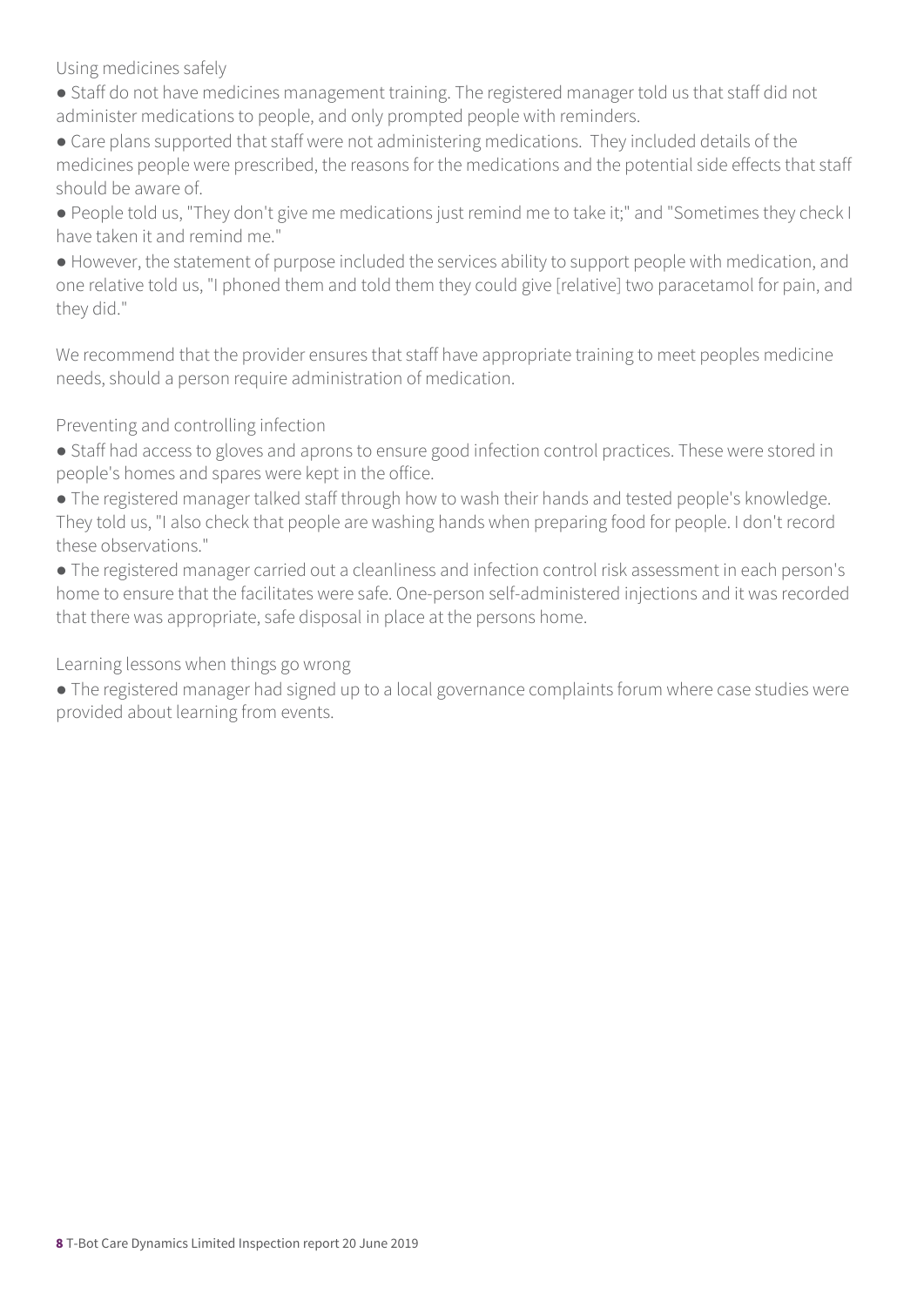#### Is the service effective?

## Our findings

Effective – this means we looked for evidence that people's care, treatment and support achieved good outcomes and promoted a good quality of life, based on best available evidence

 $RI: \Box$  The effectiveness of people's care, treatment and support did not always achieve good outcomes or was inconsistent. Regulations may or may not have been met.

Staff support: induction, training, skills and experience

- Staff that had prior care experience did not always undergo any core subjects relevant to role raining. The registered manager told us, "They have been trained before in their old care job."
- One member of staff told us, "I had training in my last job so didn't need it for this job." When asked how long the induction to the service had been they said, "Very short, I didn't need induction I have experience in care work. I did read all the policies I was given. I didn't shadow existing staff as it was one to one."
- The registered manager had sourced and paid for external training for staff induction, the Care Certificate and mandatory training, but had not considered what they needed to do to ensure staff were supported to keep their knowledge updated and in line with best practice.

This was breach of Regulation 18 of the Health and Social Care Act, 2014; Staffing.

Assessing people's needs and choices; delivering care in line with standards, guidance and the law

● Peoples preferences and choices were recorded in care plans and staff were able to tell us about the people they cared for. Staff had a good understanding of mental capacity and ensuring that people had rights to choose.

Supporting people to eat and drink enough to maintain a balanced diet

- Staff received training in safe food and hygiene as part of their induction to the service.
- People had care plan interventions in place that informed staff of their nutritional and hydration needs. These had good detail, outlined the risks and risk management such as supporting a person with unexplained weight loss and how to prevent risk of constipation.

Staff working with other agencies to provide consistent, effective, timely care; Supporting people to live healthier lives, access healthcare services and support

● The registered manager identified when additional support was needed to manage peoples care and treatment. We saw examples in care entries when other health and social care professionals had been contacted about a variety of issues such as a request for equipment or for a review, advice and support when peoples physical and or mental health had deteriorated.

Ensuring consent to care and treatment in line with law and guidance

The Mental Capacity Act 2005 (MCA) provides a legal framework for making particular decisions on behalf of people who may lack the mental capacity to do so for themselves. The Act requires that, as far as possible,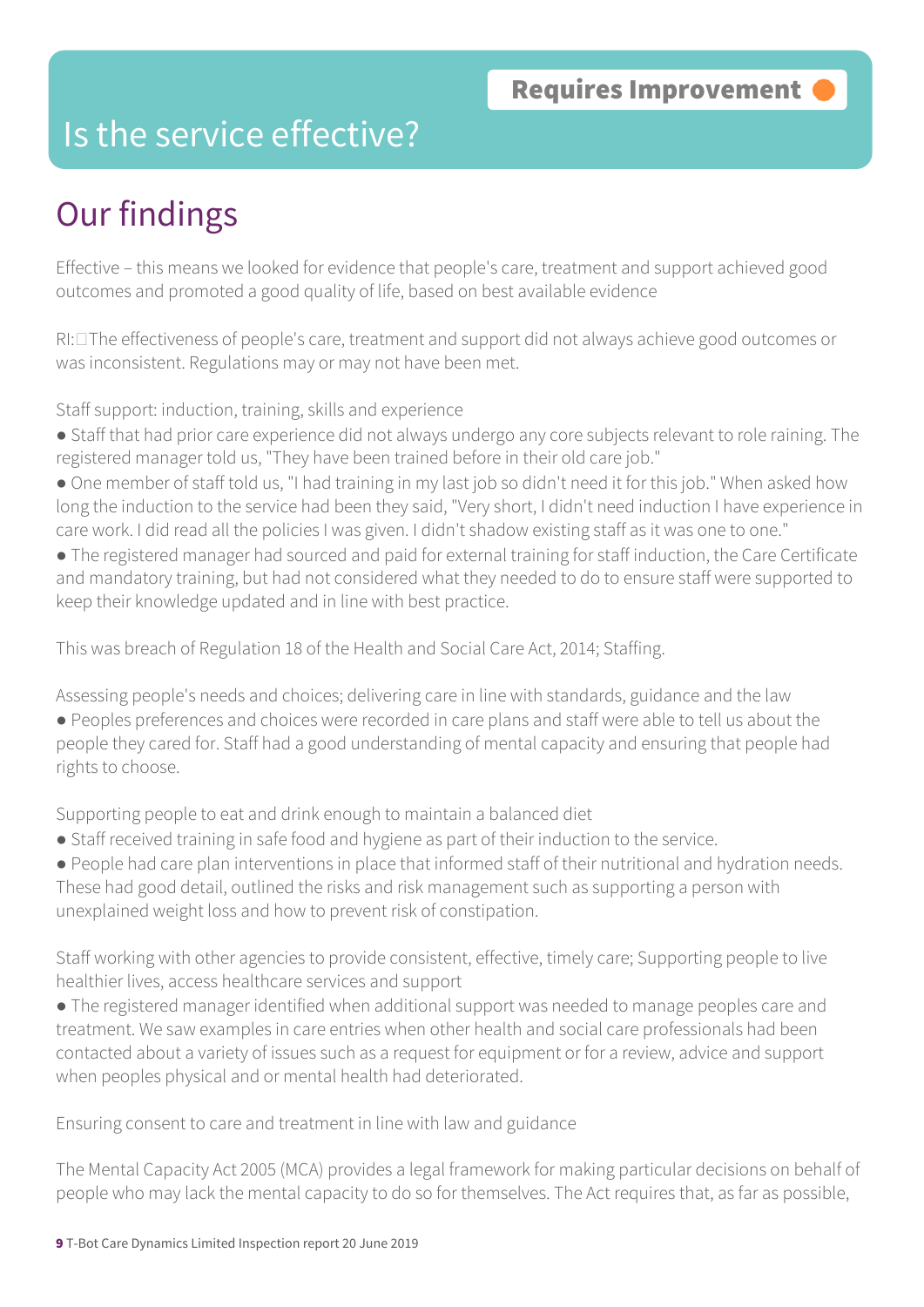people make their own decisions and are helped to do so when needed. When they lack mental capacity to take decisions, any made on their behalf must be in their best interests and as least restrictive as possible.

● People had signed a consent to care form as part of their initial care plan review. We saw that people had care plans in place detailing when they had capacity and variable capacity. These care plans informed staff that they should always seek to gain a person's consent prior to all task.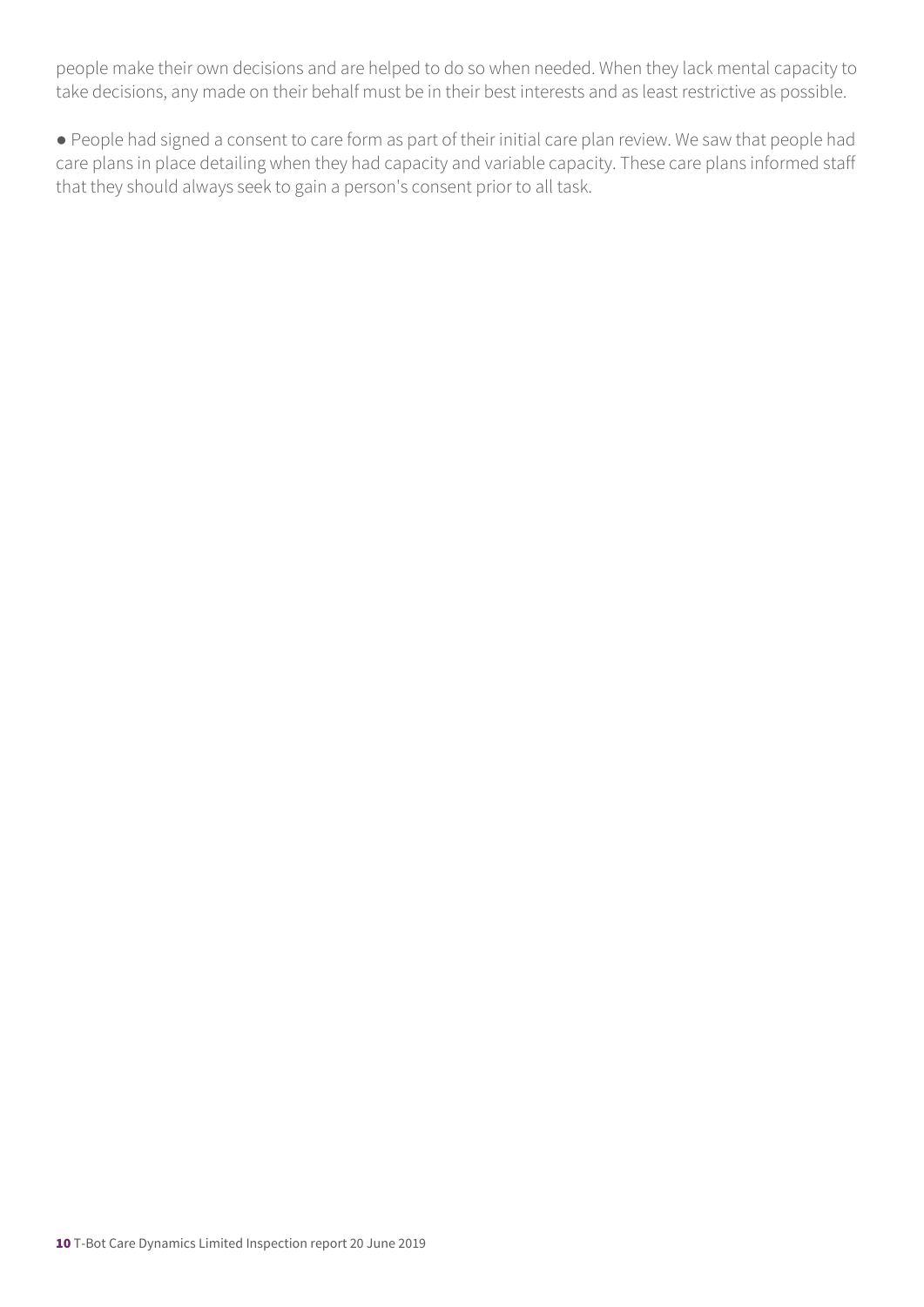#### Is the service caring?

## Our findings

Our findings - Is the service caring? = Good

Caring – this means we looked for evidence that the service involved people and treated them with compassion, kindness, dignity and respect

Good:  $\Box$  People were supported and treated with dignity and respect; and involved as partners in their care.

Ensuring people are well treated and supported; respecting equality and diversity

● People told us that staff were respectful and supported them with dignity. One person told us, "They are very nice, they stay and chat to me when they have finished."

● Another person said, "They are very caring and supportive. [The registered manager] is very caring. They do what I ask and are always polite."

Supporting people to express their views and be involved in making decisions about their care

● People told us that they were able to tell staff how they liked to be supported and express themselves when unhappy with the care provided. One person said, "[ The registered manager is very kind and staff do as I ask them to do."

● One relative told us, "I devised the care plan for my [relative] who has dementia. The carers are shadowing me before they provide care to make sure my [relative] likes them and they know what they need to do. My [relative] can choose the people that help them with care tasks."

Respecting and promoting people's privacy, dignity and independence

● Care plans had a clear focus on supporting people to remain independent. This included working with other agencies, such as live in carer staff.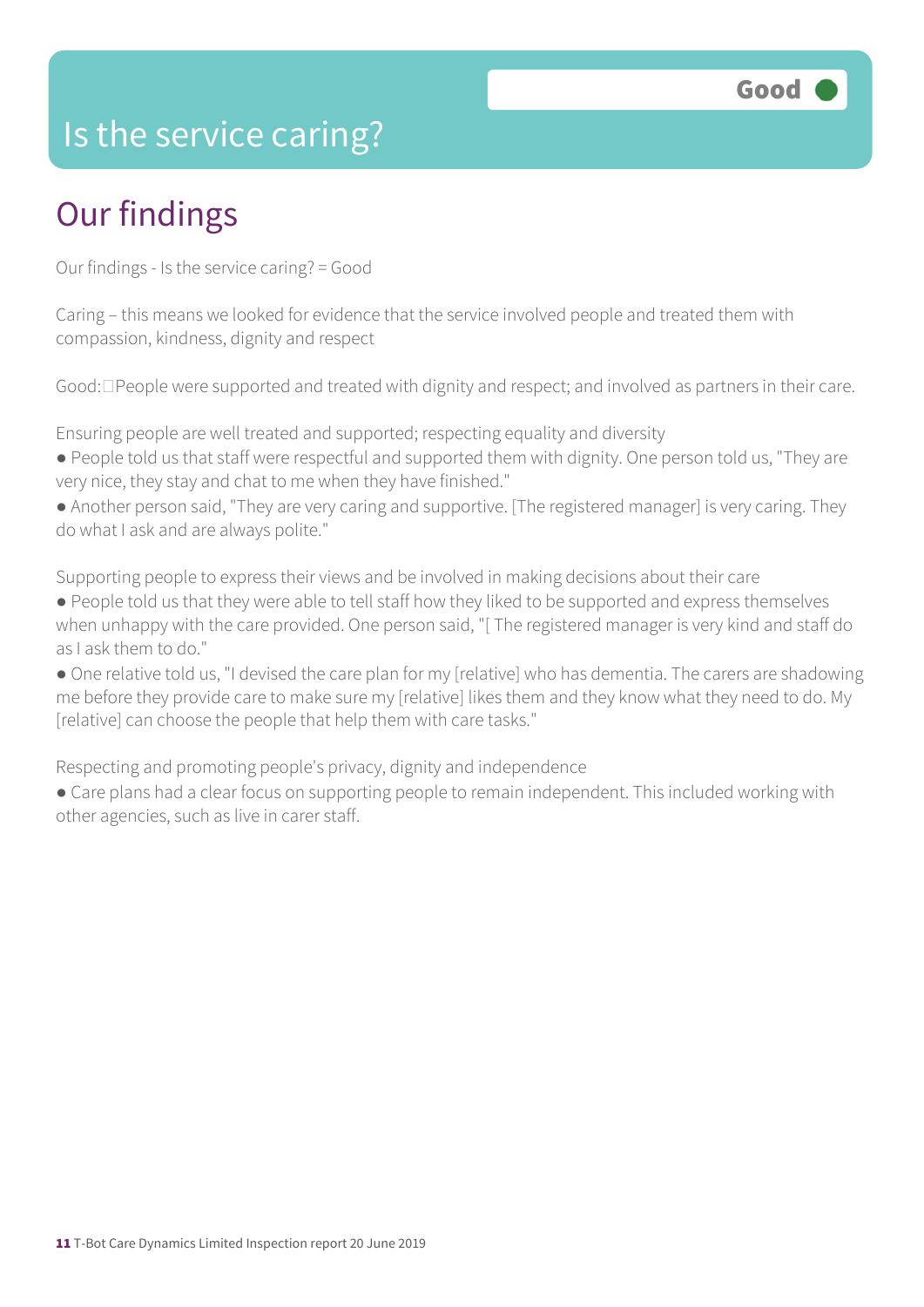### Is the service responsive?

## Our findings

Responsive – this means we looked for evidence that the service met people's needs

End of life care and support

● The service was not supporting people with end of life care as staff were not trained to provide this level of care. The registered manager told us they would consider end of life training for staff as they appreciated that people might deteriorate and require such care from them in the future.

Improving care quality in response to complaints or concerns

● The registered manager had a complaints process in place; provided to each person in their folders. There were no records of any complaints received. The registered manager told us only minor concerns had been raised and these were acted on immediately.

Planning personalised care to meet people's needs, preferences, interests and give them choice and control

●Care plans were person centred and detailed about people's individual needs and staff could tell us how they supported people. One person had a physical disability that meant that their mobility was variable. Clear guidance was given about how staff should support the persons independence, and when they were having a bad day, how best to support them whilst retaining their dignity.

●Care plans were reviewed as required or every four to six weeks to ensure that the information remained relevant. We observed that they were thorough and gave information about how staff should best support people if their needs fluctuated. For example, if the person was suffering from constipation

●People had their preferences recorded so that staff understood the best way to support them. This included the type of soap to use, and temperature of water to help cleanse the person. Instructions were in clear step by step processes.

●One person who was unable to communicate verbally had care plan interventions that detailed how they might become distressed, possible reasons for becoming distressed and what staff should do to manage the person when presenting in this way. This included the type of music the person liked, activities to offer and to check for physical concerns such as constipation and hunger.

●Staff completed daily care logs which included information about how the person was as well as the care tasks that they had completed. This demonstrated that staff were considering the whole person during their visits and not just the care tasks at hand.

● People received calls at the time they requested them. We also observed that staff supported people to health appointments if needed.

● People also received care for the same staff group throughout the week and this supported continuity. This was particularly important as some people were living with dementia, or with learning disability and staff had developed good relationships with them.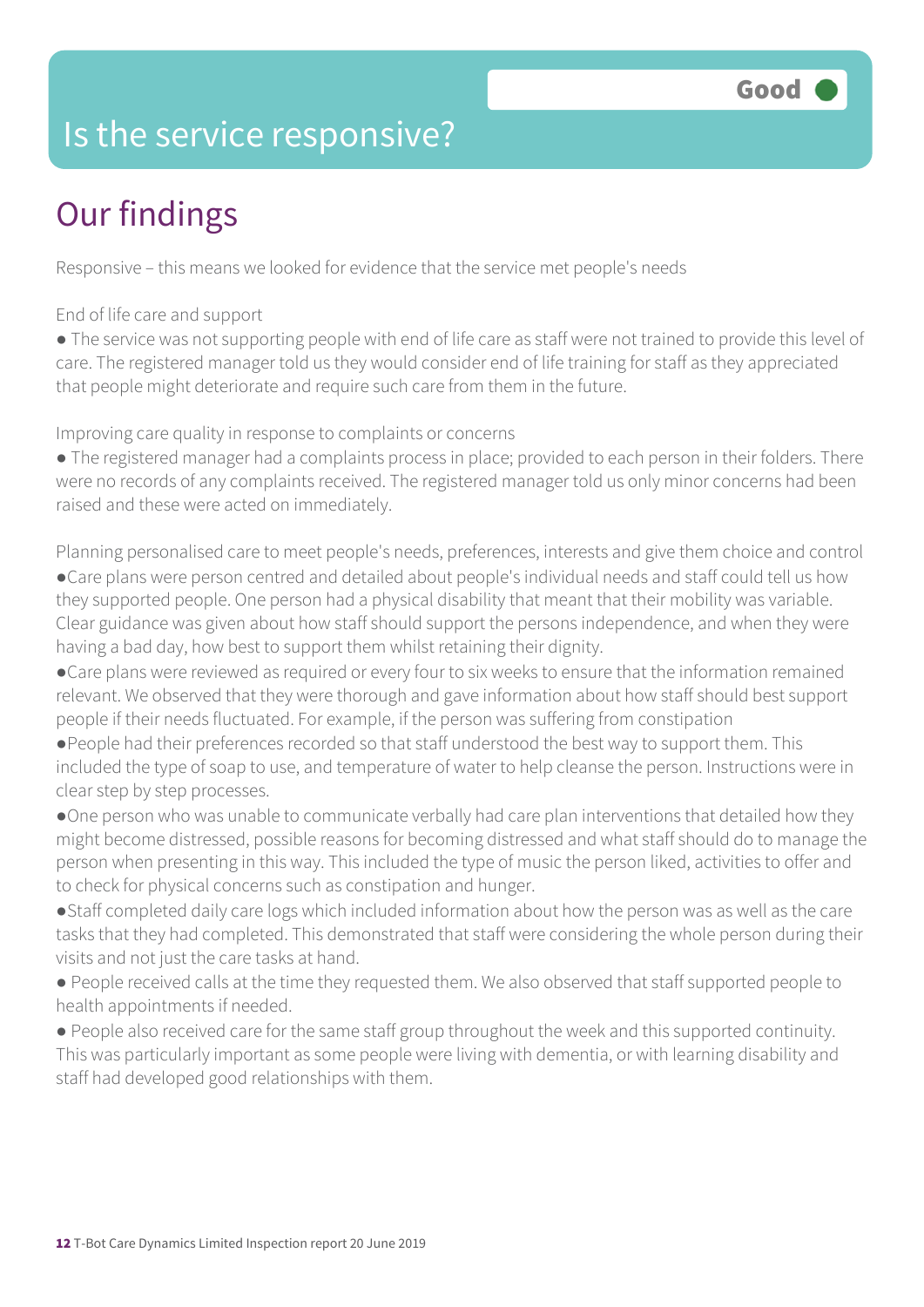#### Is the service well-led?

## Our findings

Well-Led – this means we looked for evidence that service leadership, management and governance assured high-quality, person-centred care; supported learning and innovation; and promoted an open, fair culture

 $RI: \square$  Service management and leadership was inconsistent. Leaders and the culture they created did not always support the delivery of high-quality, person-centred care. Some regulations may or may not have been met.

Managers and staff being clear about their roles, and understanding quality performance, risks and regulatory requirements

- The provider/registered manager did not have a safe and robust recruitment system to ensure new staff recruited were safe and fit for the role.
- The provider/registered manager did not have a robust system to ensure effective and recorded competency assessments were carried out.
- Review of care records was not effective because it did not include peoples care logs to check that staff were following care plan interventions, nor did it include what actions need to be taken within the audit tool.

● Staff, including the registered manager did not have business insurance to drive their own car for work purposes such as driving to people's homes. There was no process to check this and the registered manager was unaware that this was needed. They had also not assured themselves that staff cars were road worthy. This meant that staff would not be insured should they have an accident whilst at work. The registered manager gave us assurances that they would take immediate action to ensure that all staff who drove had business insurance.

● The registered manager had put in place a staff matrix to record when background checks and training had been completed. But this was very basic. It did not detail what training staff had completed, when they had completed and when it would next be due.

This is a breach of Regulation 17, of the Health and Social Care Act, Good Governance.

● Staff had supervision every two months, or earlier if there had been an identified need. Staff told us, "We talk about people we are caring for, what we need to do for them, policies and procedures." We observed that one member of staff had not been performing, cancelling shifts with short notice and the registered manager had met with them to discuss these concerns and how to overcome them.

● The registered manager was aware of their regulatory requirement to report to the commission and incidents that were notifiable by law. Although they had not had any such incidents at the time of inspection.

Planning and promoting person-centred, high-quality care and support with openness; and how the provider understands and acts on their duty of candour responsibility

● The service had a statement of purpose in place which identified the vision and values of the service but this was not made available to staff at the start of their employment.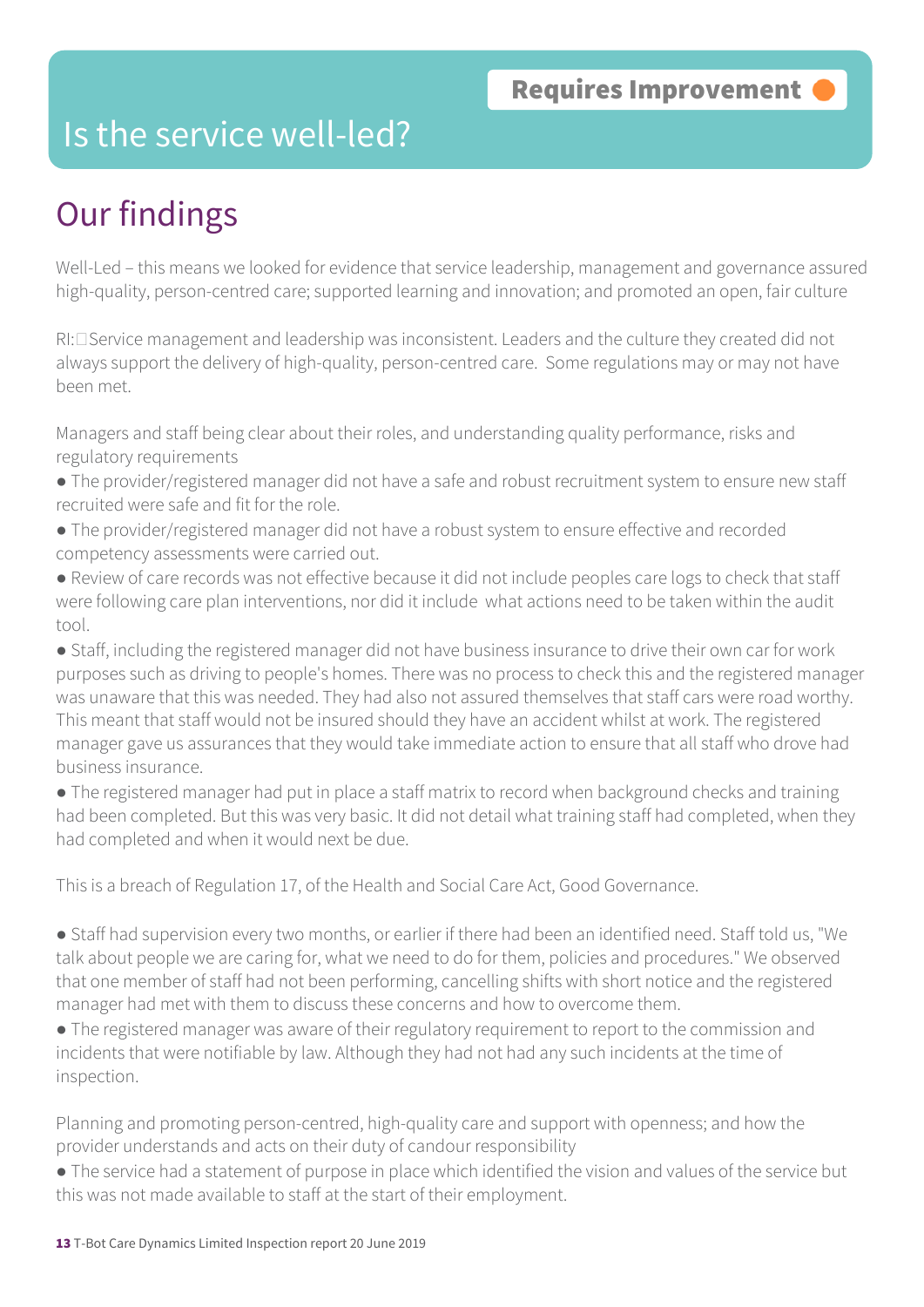●Staff were provided with a variety of key policies and procedures, such as the whistle blowing policy and procedure, the safeguarding vulnerable adults policy, lone workers policy and privacy and dignity policy to name a few. Staff were required to read these and sign to agree they understood. On the social media chat group for all staff, the registered manager regularly posted a policy for review to keep these fresh in staff's minds.

Engaging and involving people using the service, the public and staff, fully considering their equality characteristics

● The service was very small and had recently increased from two people to seven people receiving care. Despite this we saw that the registered manager was carrying out surveys of people's experience. Whilst only three had been received at the time of the report, all feedback was positive, indicating that staff arrived on time, were friendly and caring and supported people in the way they wished to be supported.

● Care plan interventions were clear about how staff should support any equality characteristics that people had. This included where people had physical disability and how the disability affected them.

#### Continuous learning and improving care

● The registered manager had signed up to a variety of forums for regular newsletters on health and social care matters. This included local government new adult social care complaints and decisions which included scenarios and actions. They also had signed up to social care television and Social Care Institute for excellence. However, there was no evidence that information learnt had led to improvements in care.

Working in partnership with others

● The registered manager regularly attended meetings to meet local businesses, organised by the local authority. There was a chat service so that they could ensure that if people needed a hairdresser then the service could help them to access this.